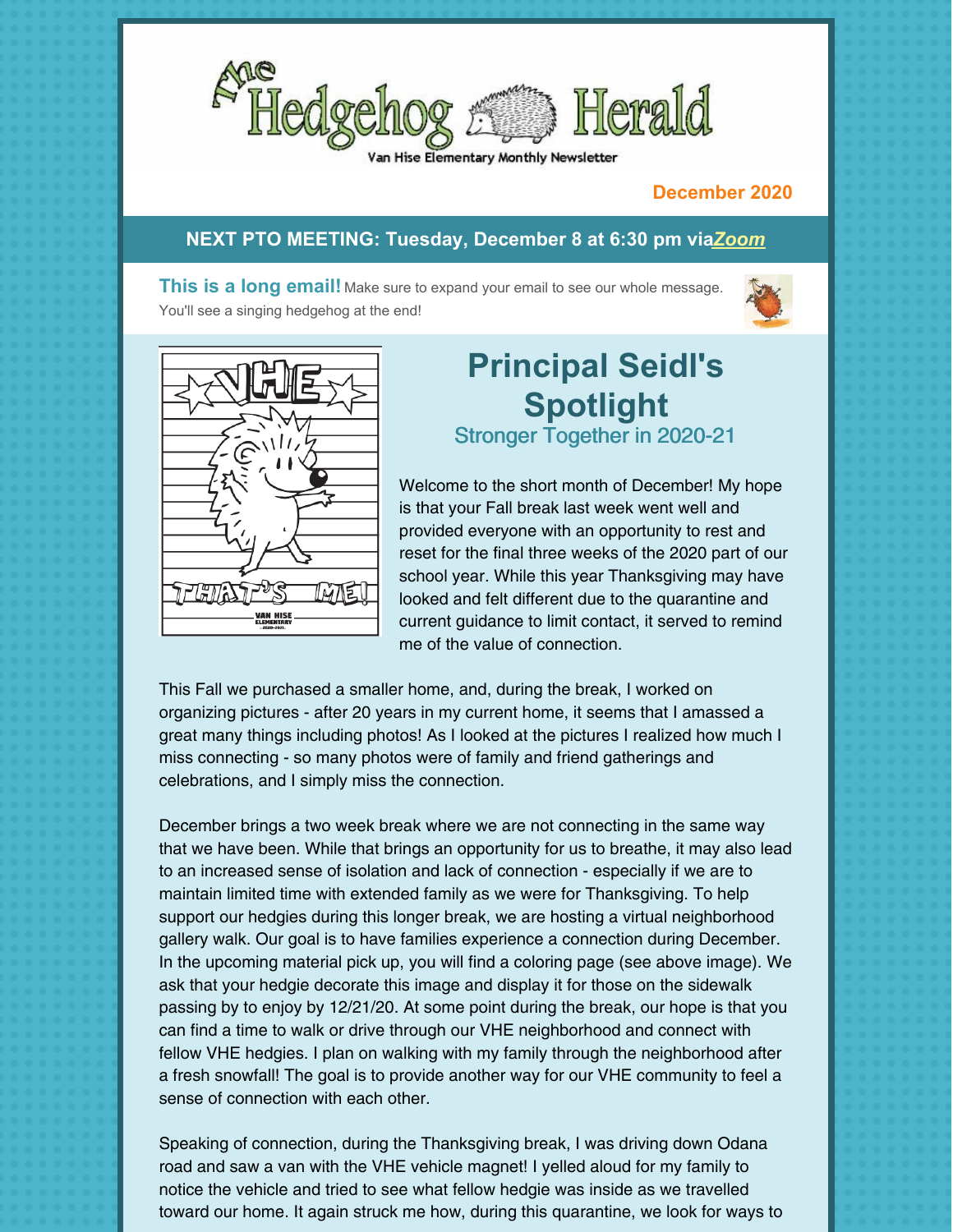connect. On that note, if you would like additional vehicle magnets, please feel free to contact me (mseidl@madison.k12.wi.us). I have several remaining and would be happy to send you one or two!

In closing, I want to take this opportunity to thank those who are serving as room parents this school year. Your work and support to keep our VHE classroom communities together is recognized and greatly valued. It is yet another way to support connections that may be impacted by the pandemic.



2020 has certainly been a year to remember, and

while we have all learned many new technical tools from Seesaw to zoom, we have also learned many important life lessons. For me that includes the power and value of connection. Enjoy the break,

-Mary

# Events at a Glance | DECEMBER

**ALL YEAR**

**Please reach out if your family needs assistance.**

**Rachael Nachtwey,** Social Worker **[rlnachtwey@madison.k12.wi.us](mailto:rlnachtwey@madison.k12.wi.us)**

# **DECEMBER 2**

**PARENT EMPOWERMENT GROUP**

> 6:30 PM **Join Zoom [Meeting](https://zoom.us/j/97729592455)**

# **DECEMBER 8**

**PTO MEETING via Zoom**

6:30 - 7:30 pm Zoom link *[HERE](https://us02web.zoom.us/j/86956046342?pwd=ZEc2L08vcG9QeWFDdHZLeTBwU0Nzdz09#success)*

#### **DECEMBER 18**

**KINDERGARTEN MATERIALS PICKUP**

# **DECEMBER 2**

**3rd GRADE MATERIALS PICKUP**

> 11:00 - 1:00 VHE Parking Lot

# **DECEMBER 4**

**KINDERGARTEN MATERIALS PICKUP**

# **DECEMBER 9**

**MATERIALS PICKUP GRADES 1/2 AND 4/5**

> 11:00 - 1:00 VHE Parking Lot

# **DECEMBER 21 - JANUARY 1**

**WINTER BREAK**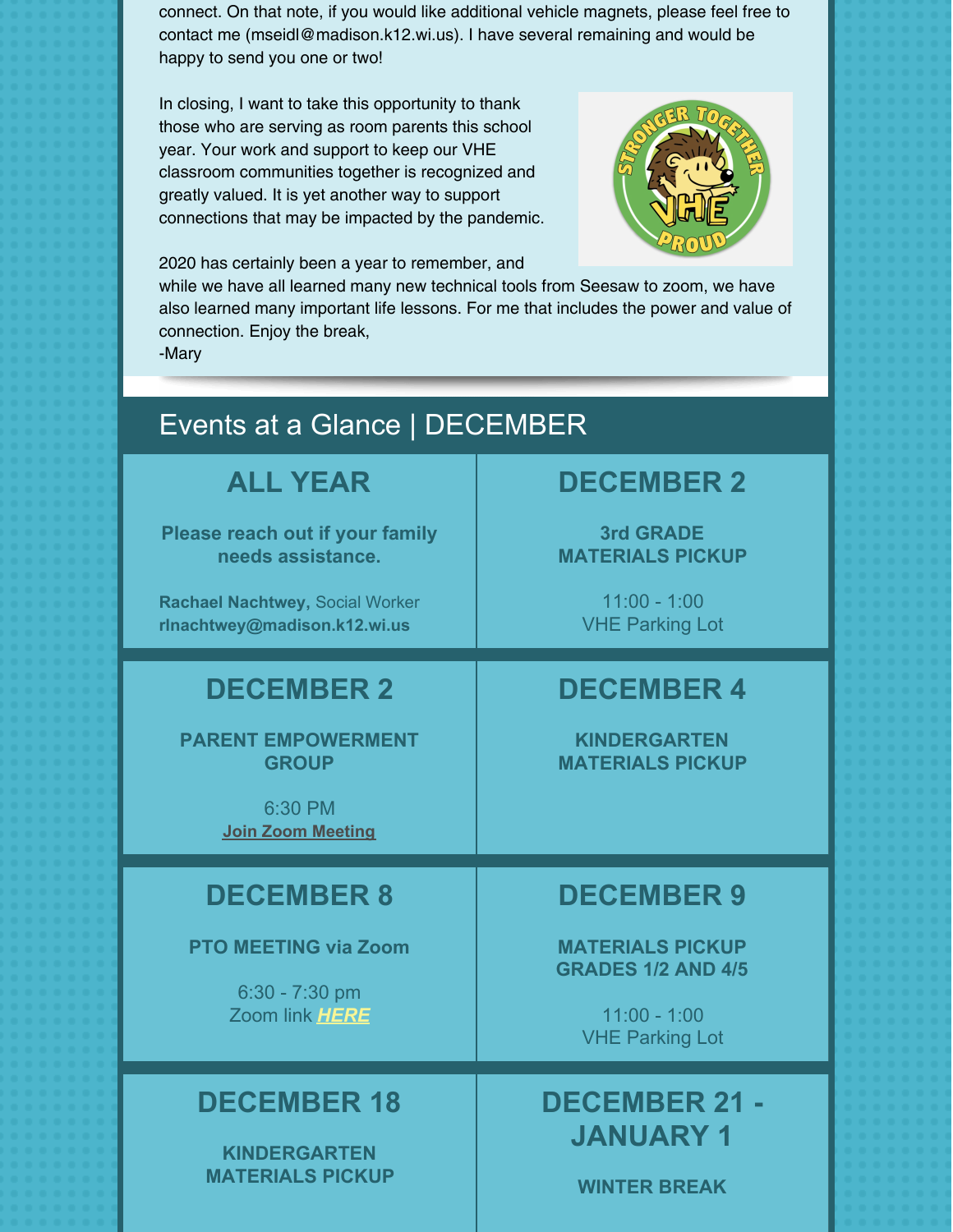

#### **PTO Direct Appeal 2020-21 UPDATE**

We are tremendously humbled and thankful for the outpouring of generosity by our community through the Direct Appeal.

**We are thrilled to announce that we met our \$10,000 goal!**

# **Get Your Hedgie Gear!**

Looking for ways to help your kid/s feel connected to the VHE school community during virtual learning? Deck them out in a colorful tee, a cozy sweatshirt or an embroidered knit hat to show everyone how much they love their school. Order by December 7th to ensure delivery to your door before December 20. Spread some school cheer, order your hedgehoglets some hedgie gear!



**[Hedgie](http://www.vhestore.com/van_hise/shop/home) Gear Store**

# **Help raise money for the PTO by getting dinner from Chipotle**

December 9th, 4 - 8:00 pm - University Avenue location only. See flyer below for details. (Online ordering for pickup is available!) **\*Click on the flyer to enlarge or print.**



Join us at our restaurant for a fundraiser to support Van Hise Elementary PTO. Just come in to the Chipotle at 4000 University Ave in Madison on Wednesday, December 9th from 4:00pm to 8:00pm. Bring in this flyer, show it on your smartphone or tell the cashier you're supporting the cause to make sure that 33% of the proceeds will be donated to Van Hise Elementary PTO.

#### **NEW! ORDER ONLINE FOR PICKUP**

Use code LBXBYMT before checkout in 'promo' field. Orders placed on Chipotle.com or through the Chipotle app for pickup using this unique code will be counted towards the fundraiser.



All online orders must be placed for pickup at the same time/location of the fundraiser. Delivery cannot be counted at this<br>time. Gift card purchases during fundraisers do not count towards total donated sales, but purchas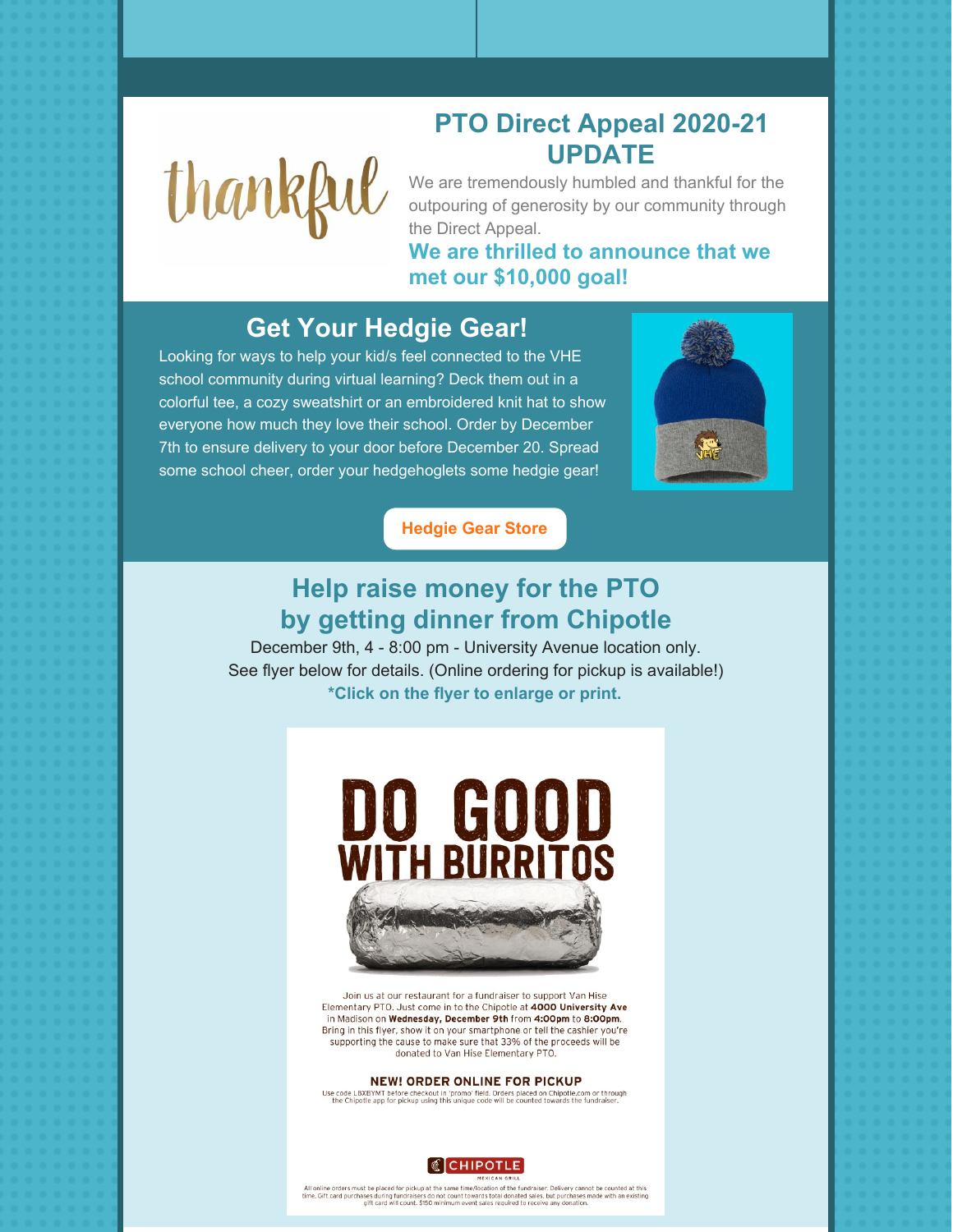**Materials pick up for 2020-21 NOTE: We are shifting the pick up location to our VHE parking lot as we anticipate some colder temps and possible snow in the near future.**



**Wednesday, Dec. 2:** 3rd Grade pick up, VHE parking lot (look for signs) 11:00-1:00 **Friday, December 4:** Kindergarten materials pick up

**Wednesday, December 9:** Pick up for grades 1/ 2 and 4/ 5, VHE parking lot (look for signs) 11:00-1:00.

**Friday, December 18:** Kindergarten Materials Pick up **Friday, January 15:** Kindergarten Materials Pick up **Wednesday, January 20:** Grades 1-5 pick up IF we remain virtual for Q3.



#### **The PTO Needs You!**

2020-21 is requiring us to get creative and do things a little differently. Please sign up to lend your energy and ideas to any of the following committee opportunities. If we all pitch in a little, we can accomplish so much!

#### **Yearbook**

We have 2 experienced volunteers leading the yearbook this year. They will need additional help given the challenges of doing this from home. This includes developing clear and easy guidelines for parents to take photos of their children and submit to cloud storage; helping to follow up with families who have not yet submitted, reaching out to staff for their photos, helping with class pages and other yearbook pages (year in review, photos of home learning, socially distanced events, etc) and marketing the yearbook.

#### **Teacher Appreciation & Recognition**

It's a hard year to be a teacher! This committee will plan ways to lift teacher/staff spirits during the year and connect them with the school community.

#### **Online Community Building**

Be part of a group to brainstorm and implement strategies for Community Building during virtual schooling. This includes brainstorming ideas for virtual events to connect families, developing an online community, using social media and other methods to engage and promote school community.

**[Volunteer](https://docs.google.com/forms/d/e/1FAIpQLScGfR-dTfkPhqgoBG2uNhk_MhAtljLkM485EanMh8Uep15EZg/viewform?gxids=7757) Sign Up**



#### **LET US KNOW IF WE CAN HELP**

We know some families in our community have urgent needs. The PTO has resources to help you. By working through our school Social Worker, family needs are kept private and confidential. Please be in touch with Ms. Nachtwey if your family needs assistance of any kind during these difficult times.

#### **Rachael Nachtwey,** Social Worker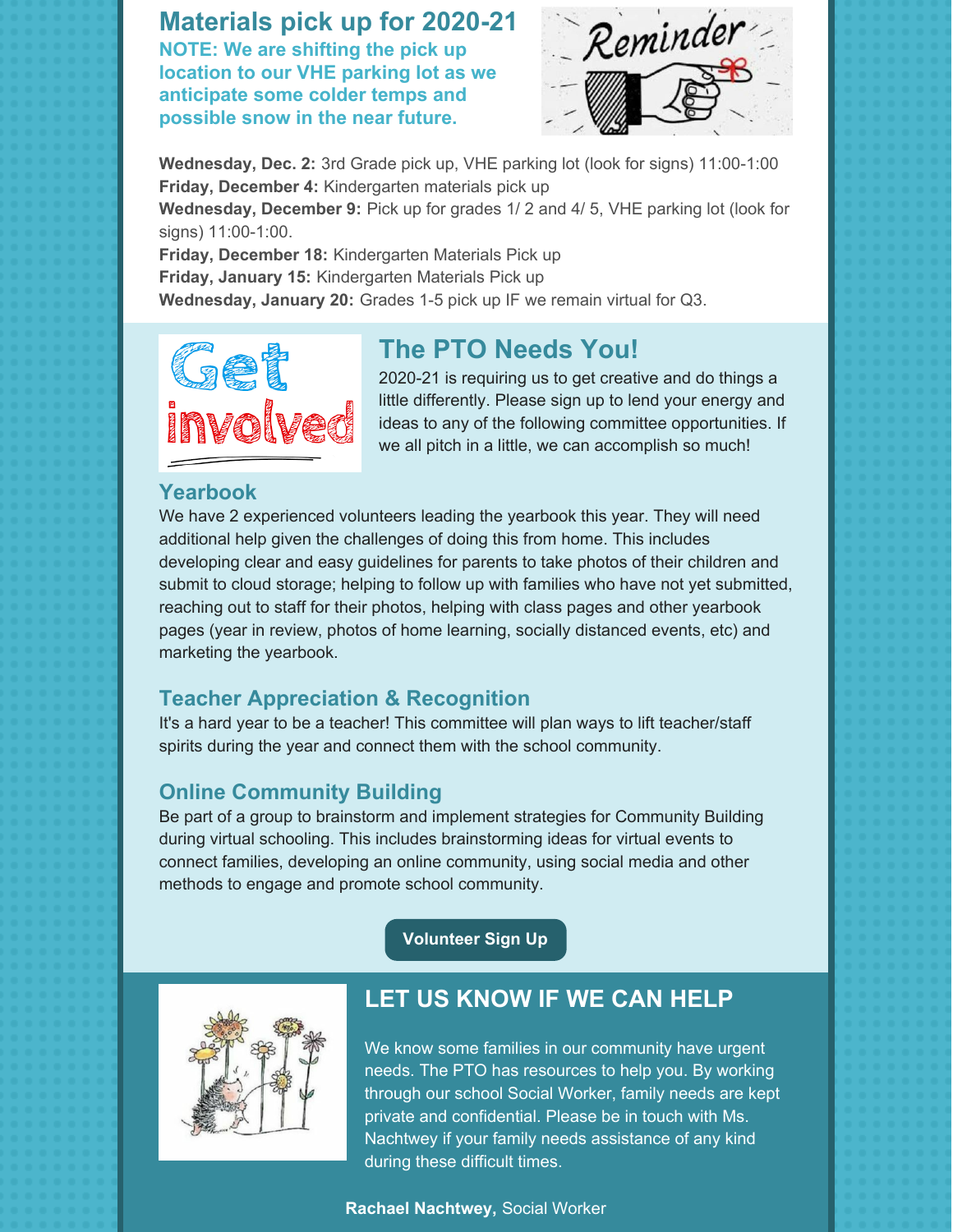#### **New! Parent Empowerment Group: Family Connections**

**Bringing together families of children with special needs and learning challenges in our school community**

#### Dear Families of the VHE community,

Virtual learning has presented many challenges for students at VHE, and these challenges may be multiplied for students with special needs and learning lags. Providing the necessary educational support for our Hedgies is a tremendous task, with parents and/or guardians playing a critical role from home. We want you to feel supported and know that you are not alone in this journey.

Earlier this year we launched a parent empowerment group for parents of black and brown students at Van Hise. It is a way to build connections for families while also lifting the voice of those in our community. We recognize a need to build this connection for other families in our community, and our family connections group will do this.

If you are interested, we invite you to join a new VHE Family Connections group **to bring together (virtually) families of children with special needs and learning challenges in our school community**. This space could evolve to best suit the needs of families: social connections, peer support, etc. Principal Seidl will join the first meeting to provide introductions for those who want to attend on December 2 at 6:30, **Join Zoom [Meeting](https://zoom.us/j/97729592455)** link.

Respectfully, Principal Seidl and the Van Hise PTO

#### *Purpose of Family Connections Group:*

*To connect VHE families with children who experience learning challenges students may have an Individual Education Plan and/or diagnosed learning obstacle such as dyslexia/dysgraphia, etc. Bringing families together to discuss successes, challenges, hopes, goals and to exchange ideas. It will be a safe and comfortable place where frank and honest discussions can take place and are encouraged.*

*If, during discussion, parents have ideas for how Van Hise PTO could help to support your Hedgie's learning, they should please feel free to reach out to [prez@vanhisepto.org](mailto:prez@vanhisepto.org).*



# **A Music Note from Ms. Jenks**

Coming Soon, 3rd, 4th and 5th graders will begin a

recorder unit! As in the past, 3rd graders will begin recorders and compose and compile their own collection of recorder tunes. 4th graders will be learning music to play along with a special Madison Symphony Event (all virtual). 5th graders will be able to play virtual recorder chamber music.

#### **Need something to do over break…**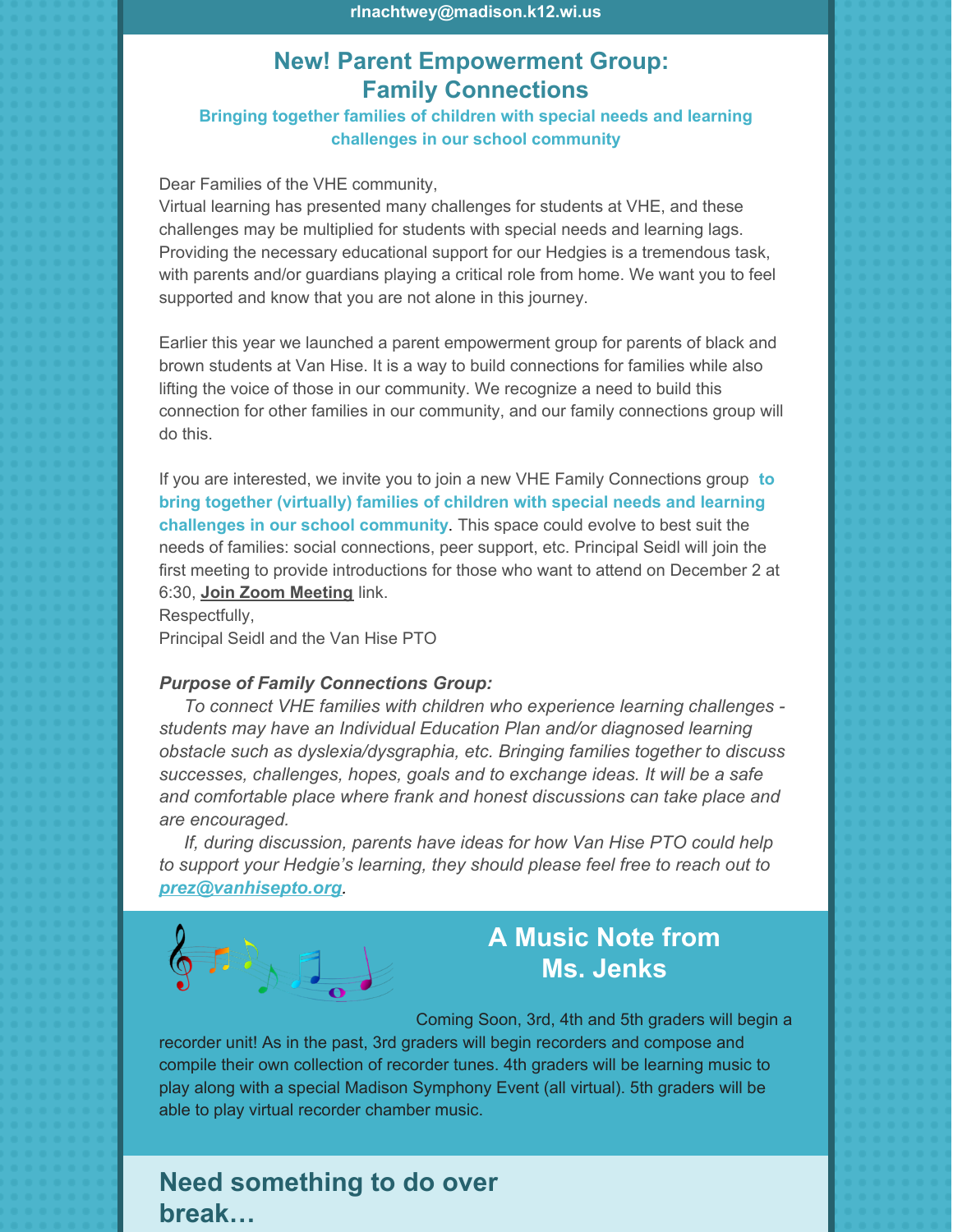Here are a few suggestions for things to do over this break (**[https://handsonaswegrow.com/fun-things-over-winter](https://handsonaswegrow.com/fun-things-over-winter-break-kids/)break-kids/**):

- READ TOGETHER anything at any time!
- Color a coloring page [completely](https://handsonaswegrow.com/winter-christmas-coloring-pages/)
- Cut paper [snowflakes](https://handsonaswegrow.com/make-easy-snowflakes-snowy-garland/)
- Make a fort to cover the living room
- Watch a favorite movie inside the fort
- Build a snowman (real or a craft)
- Donate old toys & books to a local charity or daycare
- Do a puzzle bigger than you've ever done before
- Write a thank you letter to someone in gratitude
- Go on a flashlight [scavenger](https://handsonaswegrow.com/christmas-flashlight-scavenger-hunt-kids/) hunt
- Make a [magazine](https://handsonaswegrow.com/sorting-pictures-of-living-and-nonliving-things/) collage
- Stay in pajamas all day
- Go sledding
- Drink hot chocolate
- Look at photos from the year
- Do a [year-end](https://handsonaswegrow.com/year-end-interview-kids/) interview



#### **A friendly reminder on this Cyber Monday Evening!!**

Did you know that the PTO can receive donations through your Amazon purchases

using Amazon Smile? Visit **[AmazonSmile](https://smile.amazon.com/)** and, on your first visit, select Van Hise Elementary PTO to receive donations from eligible purchases before you begin shopping. They will remember your selection, and then every eligible purchase you make at smile.amazon.com will result in a donation.

See *[smile.amazon.com/about](http://smile.amazon.com/about)* for more information.



#### **Requesting Gently Used Winter Gear**

As you begin to pull out winter gear and find that items may not fit anymore, please consider making a donation to Van Hise Elementary during our next supplies pick up. *Gently* used elementary school

student coats, boots, and gloves/mittens are being accepted. Donations can be made by simply putting the bagged items in the trunk of your car for contactless drop off at our next materials pick up (this Wednesday, Dec. 2 for third grade; next Wednesday, Dec. 9 for grades 1/ 2, and 4/ 5). Thank you!



# **Coping Resources to support our Hedgies during the Pandemic**

**Holidays During the [Pandemic:](https://childmind.org/article/holiday-during-the-pandemic/?utm_source=newsletter&utm_medium=email&utm_content=Holidays During the Pandemic&utm_campaign=Public-Ed-Newsletter) Tips for reducing stress, helping kids cope, and making new traditions**

**How to Ask What Kids Are Feeling: Ways to get insight into how your kids are handling [stressful](https://childmind.org/article/how-to-ask-what-kids-are-feeling-during-stressful-times/?utm_source=newsletter&utm_medium=email&utm_content=How to Ask What Kids Are Feeling&utm_campaign=Public-Ed-Newsletter) times**

**How to Help Your Kids Handle [Disappointment:](https://childmind.org/article/how-to-help-your-kids-handle-disappointment/?utm_source=newsletter&utm_medium=email&utm_content=How to Help Your Kids Handle Disappointment&utm_campaign=Public-Ed-Newsletter) Tools for coping with disappointment during the coronavirus crisis**